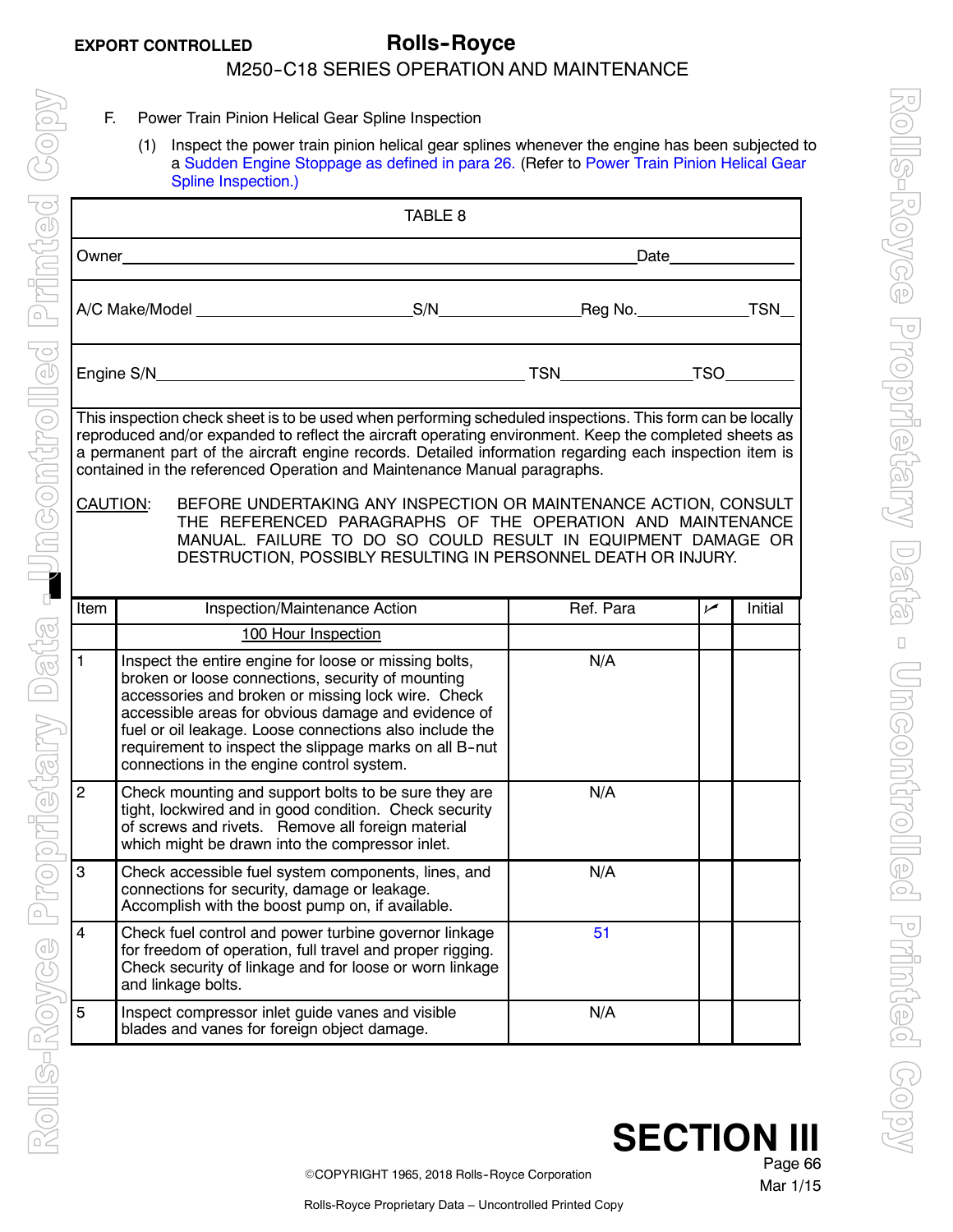### M250-C18 SERIES OPERATION AND MAINTENANCE

|                | TABLE 8 (cont)                                                                                                                                                                                                                                                                                                                                                                                                                                               |     |  |  |  |  |
|----------------|--------------------------------------------------------------------------------------------------------------------------------------------------------------------------------------------------------------------------------------------------------------------------------------------------------------------------------------------------------------------------------------------------------------------------------------------------------------|-----|--|--|--|--|
| Item           | Ref. Para<br>Inspection/Maintenance Action                                                                                                                                                                                                                                                                                                                                                                                                                   |     |  |  |  |  |
|                | 100 Hour Inspection (cont)                                                                                                                                                                                                                                                                                                                                                                                                                                   |     |  |  |  |  |
| 6              | Clean compressor with chemical wash solution as<br>required if operating in a smoggy area or with water<br>alcohol.                                                                                                                                                                                                                                                                                                                                          | 15  |  |  |  |  |
| $\overline{7}$ | Visually inspect the water-alcohol nozzles for build-up<br>of contaminants which could restrict flow or alter the<br>spray pattern. Ultrasonic clean nozzles if equipment is<br>available.                                                                                                                                                                                                                                                                   |     |  |  |  |  |
| 8              | Clean the 200 mesh screen (airframe part).                                                                                                                                                                                                                                                                                                                                                                                                                   |     |  |  |  |  |
| 9              | Inspect the compressor scroll for cracks or breaks at<br>the anti-ice valve and customer bleed ports. If cracks<br>or breaks are detected, check engine for possible<br>vibration causes.                                                                                                                                                                                                                                                                    | 24  |  |  |  |  |
| 9Α             | Inspect $P_c$ filter for proper clamping and security.                                                                                                                                                                                                                                                                                                                                                                                                       | 45  |  |  |  |  |
| 9B             | Until M250 CEB-A-246 is complied with, inspect $P_c$<br>filter assembly as follows: Without disassembly or<br>removal of the $P_c$ filter assembly from the mounting<br>bracket, inspect using a 10x magnification glass and a<br>bright light to detect any signs of cracks, paying<br>particular attention to both of the end fittings at their<br>junction with the end walls. If cracks are detected,<br>remove assembly and comply with M250 CEB-A-246. | N/A |  |  |  |  |
| 9C             | Remove the scroll-to-Pc filter tube at both end<br>connections and inspect for cracks using a 10X<br>magnification. Pay particular attention to the flared<br>ends of the tube for cracks and to the areas beneath<br>the floating ferrules for excessive excessive fretting<br>damage. Tubes found to contain cracks and/or fretting<br>damage are to be replaced by new parts of the same<br>part number as removed.                                       | N/A |  |  |  |  |
|                | NOTE:<br>Excessive fretting is present when the ferrule has chafed the tube sufficiently<br>to wear a step that can be felt with the thumbnail or other inspection aid.                                                                                                                                                                                                                                                                                      |     |  |  |  |  |
| 9D             | With the scroll-to-P <sub>c</sub> tube assembly still removed and<br>using a 10x power glass, inspect the elbow in the<br>compressor scroll for distress/cracks/proper alignment.<br>No cracks are permissible.                                                                                                                                                                                                                                              | N/A |  |  |  |  |
| 10             | Inspect for discharge air tube inserts that are cocked<br>or backing out of the scroll. If cocked or loose inserts<br>are detected, check engine for possible vibration<br>causes.                                                                                                                                                                                                                                                                           |     |  |  |  |  |
| 11             | Check anti-ice valve for security, worn parts and and<br>proper operation. Valve need not be removed or<br>disassembled unless a problem is detected.                                                                                                                                                                                                                                                                                                        | 88  |  |  |  |  |

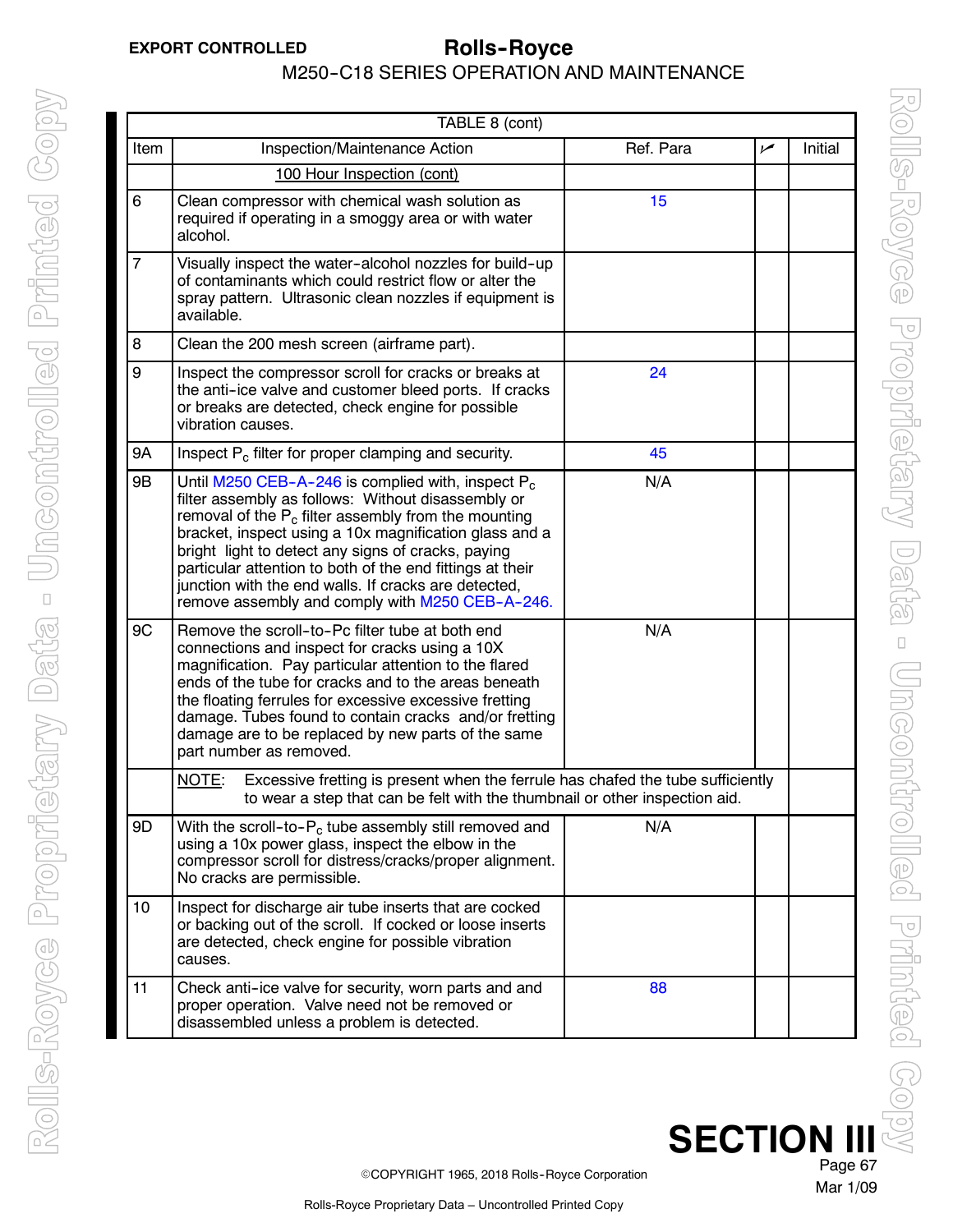### M250-C18 SERIES OPERATION AND MAINTENANCE

| TABLE 8 (cont)  |                                                                                                                                                                                                                                                                                                                                                                                                                                                                                                                                                                                                                                                                                                                                                                                                               |                  |                |         |  |
|-----------------|---------------------------------------------------------------------------------------------------------------------------------------------------------------------------------------------------------------------------------------------------------------------------------------------------------------------------------------------------------------------------------------------------------------------------------------------------------------------------------------------------------------------------------------------------------------------------------------------------------------------------------------------------------------------------------------------------------------------------------------------------------------------------------------------------------------|------------------|----------------|---------|--|
| Item            | <b>Inspection/Maintenance Action</b>                                                                                                                                                                                                                                                                                                                                                                                                                                                                                                                                                                                                                                                                                                                                                                          | Ref. Para        | $\overline{v}$ | Initial |  |
|                 | 100 Hour Inspection (cont)                                                                                                                                                                                                                                                                                                                                                                                                                                                                                                                                                                                                                                                                                                                                                                                    |                  |                |         |  |
| 12 <sub>2</sub> | Inspect compressor mount inserts for looseness or oil<br>leakage. Replace if loose and check engine for<br>possible vibration causes.                                                                                                                                                                                                                                                                                                                                                                                                                                                                                                                                                                                                                                                                         | 116<br>117<br>24 |                |         |  |
| 13              | Inspect the turbine support assemblies and engine<br>exhaust ducts for condition of welded joints, for cracks<br>and buckling. Check exhaust duct clamps for proper<br>installation, condition and torque.                                                                                                                                                                                                                                                                                                                                                                                                                                                                                                                                                                                                    | 121              |                |         |  |
| 14              | Wet spline starter-generator gearshafts (new<br>production or those replaced in accordance with the<br>Rolls-Royce Commercial Engine Bulletin M250-C18<br>CEB-179) do not need periodic inspection and<br>lubrication. Clean and inspect any other<br>starter-generator gearshaft. Clean the female splines<br>of the starter-generator gearshaft and the male<br>splines of the starter-generator with mineral spirits and<br>a soft brush. Inspect splines in accordance with para<br>111, Starter-generator Gearshaft Female Spline<br>Inspection. Lubricate acceptable splines with grease<br>(Aero-shell No.22, or equivalent). Before reinstallation<br>of the starter-generator, make sure torsional damper<br>members of the the starter-generator driveshaft are in<br>hard contact with each other. | 121              |                |         |  |
|                 | NOTE:<br>Inspect the starter-generator brushes for wear in accordance with the Aircraft<br>Manual at the same time the spline inspection is made.                                                                                                                                                                                                                                                                                                                                                                                                                                                                                                                                                                                                                                                             |                  |                |         |  |
| 15              | Remove, inspect and clean the oil filter. Note any<br>accumulation of metal chips, debris or carbon<br>particles. Conduct further inspection of the lube<br>system and/or engine gear train/bearings if metal<br>chips or debris are found. See item 16 below if<br>carbon particles are found.                                                                                                                                                                                                                                                                                                                                                                                                                                                                                                               | 75               |                |         |  |
| 16              | If carbon particles are found in the oil filter, perform the<br>following inspections:                                                                                                                                                                                                                                                                                                                                                                                                                                                                                                                                                                                                                                                                                                                        |                  |                |         |  |
| a.              | Measure oil flow from the scavenge oil passage of the<br>external sump. External sump need not be removed<br>for this check.                                                                                                                                                                                                                                                                                                                                                                                                                                                                                                                                                                                                                                                                                  | 83               |                |         |  |
| b.              | Visually inspect external sump. Clean internal<br>carbonaceous deposits from sump or replace if<br>necessary.                                                                                                                                                                                                                                                                                                                                                                                                                                                                                                                                                                                                                                                                                                 | N/A              |                |         |  |
| c.              | Inspect scavenge oil strut in the power turbine support.<br>Clean carbonaceous deposits from the strut.                                                                                                                                                                                                                                                                                                                                                                                                                                                                                                                                                                                                                                                                                                       | 81               |                |         |  |
| d.              | Inspect No. 6 and 7 bearing pressure oil nozzle. Clean<br>carbonaceous deposits from the nozzle.                                                                                                                                                                                                                                                                                                                                                                                                                                                                                                                                                                                                                                                                                                              | 82               |                |         |  |
| 17              | Inspect and clean magnetic chip detector plugs.                                                                                                                                                                                                                                                                                                                                                                                                                                                                                                                                                                                                                                                                                                                                                               | 71               |                |         |  |
| 18              | Inspect quick disconnect magnetic chip detector plugs<br>and flanged inserts for wear (if installed).                                                                                                                                                                                                                                                                                                                                                                                                                                                                                                                                                                                                                                                                                                         | 71               |                |         |  |
|                 |                                                                                                                                                                                                                                                                                                                                                                                                                                                                                                                                                                                                                                                                                                                                                                                                               |                  |                |         |  |

**SECTION III**<br>Page 68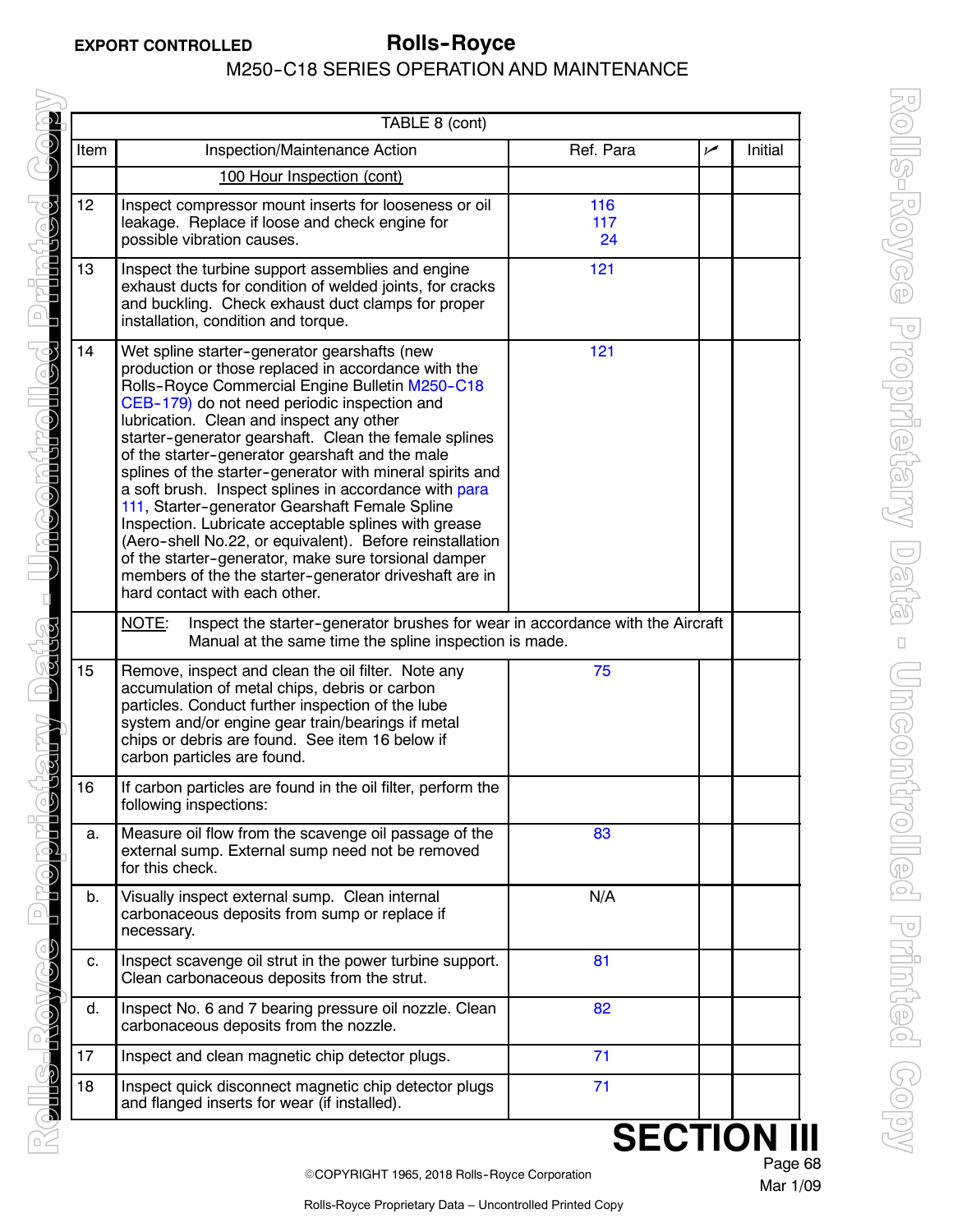#### M250-C18 SERIES OPERATION AND MAINTENANCE

| TABLE 8 (cont)  |                                                                                                                                                                                                                                                                                                                                                                                                                                        |           |      |         |
|-----------------|----------------------------------------------------------------------------------------------------------------------------------------------------------------------------------------------------------------------------------------------------------------------------------------------------------------------------------------------------------------------------------------------------------------------------------------|-----------|------|---------|
| Item            | Inspection/Maintenance Action                                                                                                                                                                                                                                                                                                                                                                                                          | Ref. Para | ممرا | Initial |
|                 | 100 Hour Inspection (cont)                                                                                                                                                                                                                                                                                                                                                                                                             |           |      |         |
| 18.A            | Inspect and clean the fuel nozzle. If no airframe<br>mounted fuel filter is installed, inspect the fuel nozzle<br>screen.                                                                                                                                                                                                                                                                                                              | 44        |      |         |
| 19              | Visually inspect the outer combustion case (sheet<br>metal and weld seems) for cracks. Pay particular<br>attention to the weld seams in the area of the igniter<br>plugs, dummy plug, drain valves, fuel nozzle bosses,<br>armpit braze patch and adjacent areas. Use a bright<br>light and mirror as necessary. The OCC does not<br>have to be removed. Perform a Leak Tec check for<br>installed OCC's and an FPI for removed OCC's. | 111       |      |         |
| 20              | Clean the burner drain valve.                                                                                                                                                                                                                                                                                                                                                                                                          | 110       |      |         |
| $\overline{21}$ | Inspect the ignition lead for burning, chafing, or<br>cracking of conduit and loose connectors and broken<br>lock wire.                                                                                                                                                                                                                                                                                                                | 85        |      |         |
| 22              | Review engine records for compliance with all<br>mandatory bulletins, inspections and airworthiness<br>directives.                                                                                                                                                                                                                                                                                                                     | N/A       |      |         |
| 23              | Review engine records for time limited parts<br>components, accessories or modules.                                                                                                                                                                                                                                                                                                                                                    | N/A       |      |         |
| 24              | Enter component changes, inspection compliance,<br>etc., in logbook as required.                                                                                                                                                                                                                                                                                                                                                       | N/A       |      |         |
| 25              | Drain the oil system and refill. Refer to M250 OIL<br>CHANGE FLOWCHART, Figure 5A.                                                                                                                                                                                                                                                                                                                                                     | N/A       |      |         |

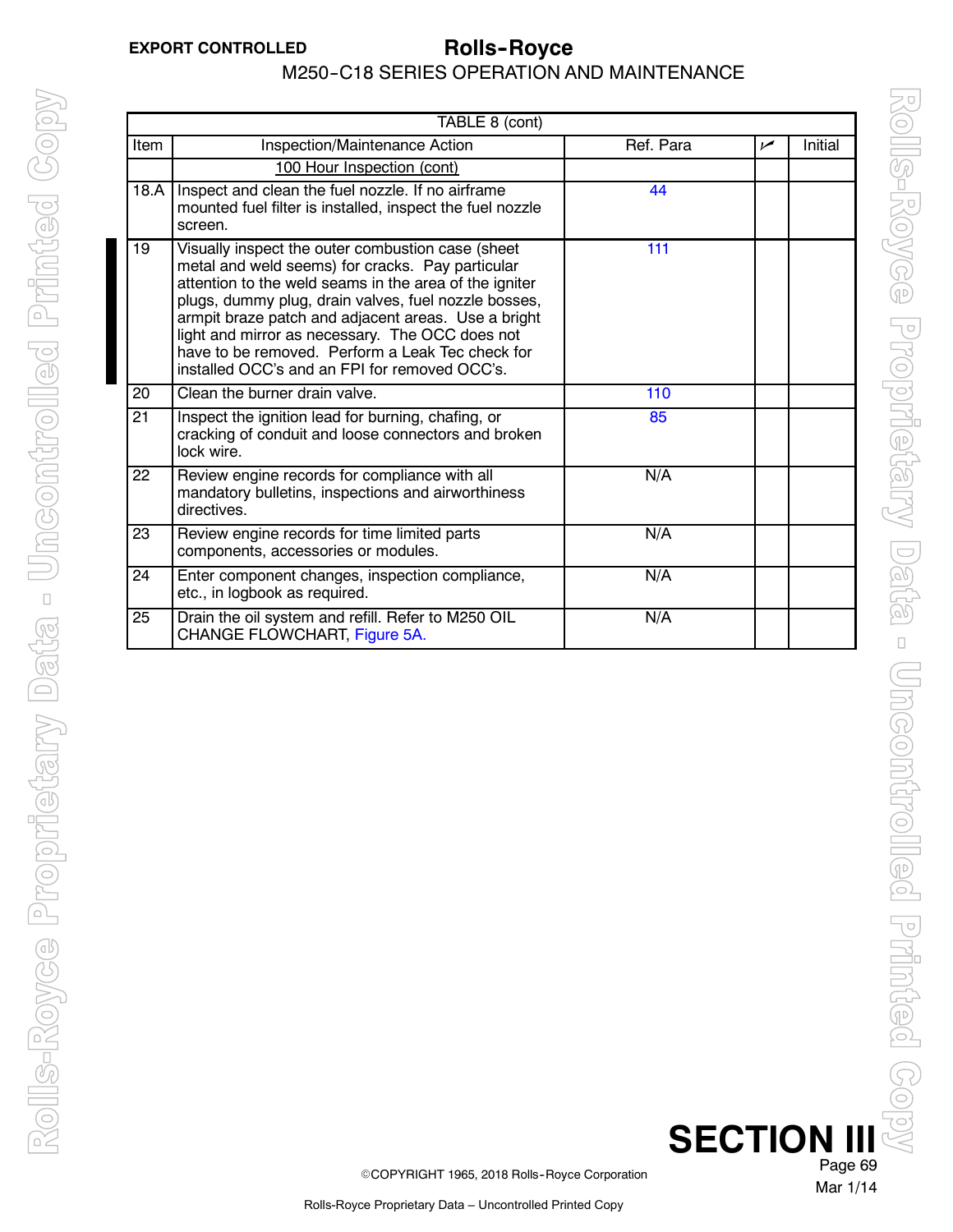## M250-C18 SERIES OPERATION AND MAINTENANCE

| TABLE 8 (cont) |                                                                                                                                                                                                                                                                                                                                     |                                            |    |         |  |  |
|----------------|-------------------------------------------------------------------------------------------------------------------------------------------------------------------------------------------------------------------------------------------------------------------------------------------------------------------------------------|--------------------------------------------|----|---------|--|--|
| Item           | Inspection/Maintenance Action                                                                                                                                                                                                                                                                                                       | Ref. Para                                  | مم | Initial |  |  |
|                | 100 Hour Inspection (cont)                                                                                                                                                                                                                                                                                                          |                                            |    |         |  |  |
|                | Oil changed at:<br>100 hours: ___________                                                                                                                                                                                                                                                                                           | <b>PARA 73,</b><br>Section III, Engine Oil |    |         |  |  |
|                | 200 hours: ___________                                                                                                                                                                                                                                                                                                              | Change                                     |    |         |  |  |
|                | 300 hours: ___________                                                                                                                                                                                                                                                                                                              |                                            |    |         |  |  |
|                | 600 hours: the control                                                                                                                                                                                                                                                                                                              |                                            |    |         |  |  |
|                | The maximum oil change interval with a dry spline<br>starter generator is 100 hours or 6 months, whichever<br>occurs first. This limit can be extended if the wet spline<br>starter generator is installed in accordance with Rolls-<br>Royce Commercial Engine Bulletin M250-C18<br>CEB-179, and the following conditions are met. |                                            |    |         |  |  |
|                | A. If an external scavenge oil filter system is<br>installed the oil change interval can be<br>increased to 200 hours or 6 months, whichever<br>occurs first.                                                                                                                                                                       |                                            |    |         |  |  |
|                | B. With an approved HTS (Third Generation Oil),<br>but no external scavenge oil filter system, the oil<br>change interval can be increased to 300 hours<br>or 12 months, whichever occurs first.                                                                                                                                    |                                            |    |         |  |  |
|                | C With an approved HTS (Third Generation Oil),<br>and an external scavenge oil filter system<br>installed, the oil change interval can be<br>increased to 600 hours or 12 months,<br>whichever occurs first.                                                                                                                        |                                            |    |         |  |  |
|                | CAUTION: SOME OPERATORS EXPERIENCE<br>AND/OR HARSH ENVIRONMENT CAN<br>DICTATE OIL CHANGES AT<br>MORE FREQUENT INTERVALS.                                                                                                                                                                                                            |                                            |    |         |  |  |
|                | NOTE: See M250 OIL CHANGE FLOWCHART,<br>Figure 5A, for further details.                                                                                                                                                                                                                                                             |                                            |    |         |  |  |
|                | NOTE: External scavenge oil filter systems must have<br>a valid STC (Supplemental Type Certificate).                                                                                                                                                                                                                                |                                            |    |         |  |  |
|                | 200 Hour Inspection                                                                                                                                                                                                                                                                                                                 |                                            |    |         |  |  |
|                | In addition to the 100 hour inspection items, perform the following:                                                                                                                                                                                                                                                                |                                            |    |         |  |  |
|                | MANDATORY COMPLIANCE DATE FOR ROLLS-ROYCE M250-C18<br><b>WARNING:</b><br>CEB-A-161 WAS NOVEMBER 1, 1989.                                                                                                                                                                                                                            |                                            |    |         |  |  |
| 26             | Perform fuel pump backlash inspection on Sundstrand<br>dual element pump P/N 6854292, 6857548, 6877719,<br>6856250, 6876803.                                                                                                                                                                                                        | M250 CSL-61                                |    |         |  |  |
| 27             | Drain oil system and refill.                                                                                                                                                                                                                                                                                                        | 73                                         |    |         |  |  |
|                |                                                                                                                                                                                                                                                                                                                                     | Section 1, 13                              |    |         |  |  |
|                | 300 Hour Inspection                                                                                                                                                                                                                                                                                                                 |                                            |    |         |  |  |
|                | In addition to the 100 hour and appropriate 200 hour<br>inspection items, perform the following:                                                                                                                                                                                                                                    |                                            |    |         |  |  |

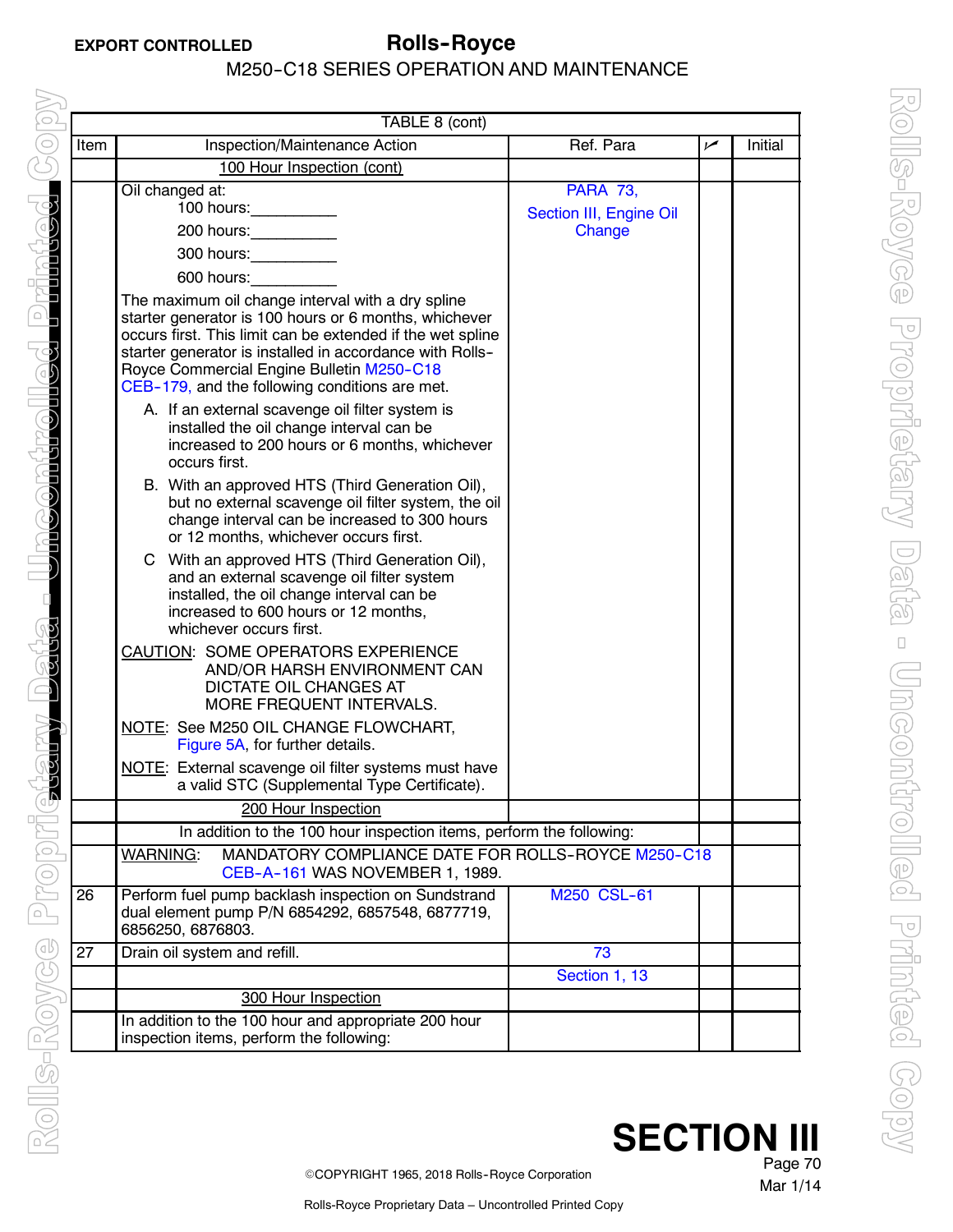### M250-C18 SERIES OPERATION AND MAINTENANCE

|      |                                                                                                                                                                                                                                                                                                                                                                                                                                                                                                                                                                                                                                                            | TABLE 8 (cont)                                                                                                                                                                                                                                                                                                                                                                                                                                                                                                                                                                                                                                                                                                                                                    |           |     |         |
|------|------------------------------------------------------------------------------------------------------------------------------------------------------------------------------------------------------------------------------------------------------------------------------------------------------------------------------------------------------------------------------------------------------------------------------------------------------------------------------------------------------------------------------------------------------------------------------------------------------------------------------------------------------------|-------------------------------------------------------------------------------------------------------------------------------------------------------------------------------------------------------------------------------------------------------------------------------------------------------------------------------------------------------------------------------------------------------------------------------------------------------------------------------------------------------------------------------------------------------------------------------------------------------------------------------------------------------------------------------------------------------------------------------------------------------------------|-----------|-----|---------|
| Item |                                                                                                                                                                                                                                                                                                                                                                                                                                                                                                                                                                                                                                                            | Inspection/Maintenance Action                                                                                                                                                                                                                                                                                                                                                                                                                                                                                                                                                                                                                                                                                                                                     | Ref. PARA | مما | Initial |
| 28   | CAUTION:<br>corrosion pit inspection.                                                                                                                                                                                                                                                                                                                                                                                                                                                                                                                                                                                                                      | 300 Hour Inspection (cont)<br>INSPECTION FREQUENCY WILL BE BASED ON THE NATURE OF<br>THE EROSIVE AND/OR CORROSIVE ENVIRONMENT. THIS<br>ENVIRONMENT CAN DICTATE A MORE FREQUENT INSPECTION<br>INTERVAL. WHEN OPERATING IN A CORROSIVE AND/OR EROSIVE<br>ENVIRONMENT FOR NON-COATED COMPRESSOR WHEELS, THE<br>INSPECTION WILL NOT EXCEED 300 HOURS OR 6 MONTHS. FOR<br>COATED COMPRESSOR WHEELS, INSPECTION WILL NOT<br>EXCEED 300 HOURS OR 12 MONTHS. IF THE PARENT METAL IS<br>EXPOSED DUE TO CORROSION AND/OR EROSION, THE<br>INSPECTION REQUIREMENT WILL REVERT BACK TO 300 HOURS<br>OR 6 MONTHS.<br>Inspect the compressor case, blades, and vanes when<br>operating in an erosive and/or corrosive environment.<br>10X power magnification is recommended for | 31        |     |         |
|      | <b>CAUTION:</b>                                                                                                                                                                                                                                                                                                                                                                                                                                                                                                                                                                                                                                            | AIRCRAFT INSTALLED-ENGINE FUEL-PUMP FILTER<br>DIFFERENTIAL PRESSURE WARNING SYSTEMS AND/OR<br>OPERATING EXPERIENCE CAN DICTATE REPLACEMENT AT A<br>LESSER TIME INTERVAL. IN NO INSTANCE WILL THE 300 HR<br>REPLACEMENT INTERVAL BE EXCEEDED.                                                                                                                                                                                                                                                                                                                                                                                                                                                                                                                      |           |     |         |
| 29   | Replace the fuel filter element. Before discarding filter,<br>43<br>inspect for signs of contaminants. If any are found,<br>inspect the entire fuel system and clean if necessary.<br>NOTE:<br>This filter is a throw-away item; it is not cleanable.                                                                                                                                                                                                                                                                                                                                                                                                      |                                                                                                                                                                                                                                                                                                                                                                                                                                                                                                                                                                                                                                                                                                                                                                   |           |     |         |
|      | <b>CAUTION:</b><br>WHEN THERE IS EVIDENCE THAT THE FUEL PUMP FILTER<br>HAS BEEN BYPASSED, THE GAS PRODUCER FUEL CONTROL<br>INLET STRAINER, THE FUEL NOZZLE STRAINER, THE<br>GOVERNOR FILTER AND THE HIGH PRESSURE FUEL FILTER,<br>IF APPLICABLE, MUST BE CLEANED. (REFER TO TABLE 9<br>SPECIAL INSPECTIONS, SECTION III, FOR<br>DETAILS.) IF CONTAMINATION IS FOUND IN THE FUEL<br>NOZZLE SCREEN, THIS WILL REQUIRE THAT THE FUEL<br>CONTROL BE SENT TO AN AUTHORIZED OVERHAUL/REPAIR<br>FACILITY FOR INTERNAL CLEANING. REFERENCE MUST<br>ALSO BE MADE TO THE AIRFRAME MAINTENANCE MANUAL<br>FOR FUEL SYSTEM MAINTENANCE FOLLOWING FUEL<br>CONTAMINATION. |                                                                                                                                                                                                                                                                                                                                                                                                                                                                                                                                                                                                                                                                                                                                                                   |           |     |         |
| 30   | Do a fuel pump bypass valve operation check when a<br>61<br>fuel filter is replaced.<br>NOTE: Applicable to Sundstrand/Pesco and Argo-<br>Tech/TRW manufactured pumps only.                                                                                                                                                                                                                                                                                                                                                                                                                                                                                |                                                                                                                                                                                                                                                                                                                                                                                                                                                                                                                                                                                                                                                                                                                                                                   |           |     |         |
| 31   |                                                                                                                                                                                                                                                                                                                                                                                                                                                                                                                                                                                                                                                            | Purge air from the fuel system.                                                                                                                                                                                                                                                                                                                                                                                                                                                                                                                                                                                                                                                                                                                                   | 37        |     |         |
| 32   | fuel control.                                                                                                                                                                                                                                                                                                                                                                                                                                                                                                                                                                                                                                              | Check the max. $N_1$ speed setting of the gas producer                                                                                                                                                                                                                                                                                                                                                                                                                                                                                                                                                                                                                                                                                                            | 46        |     |         |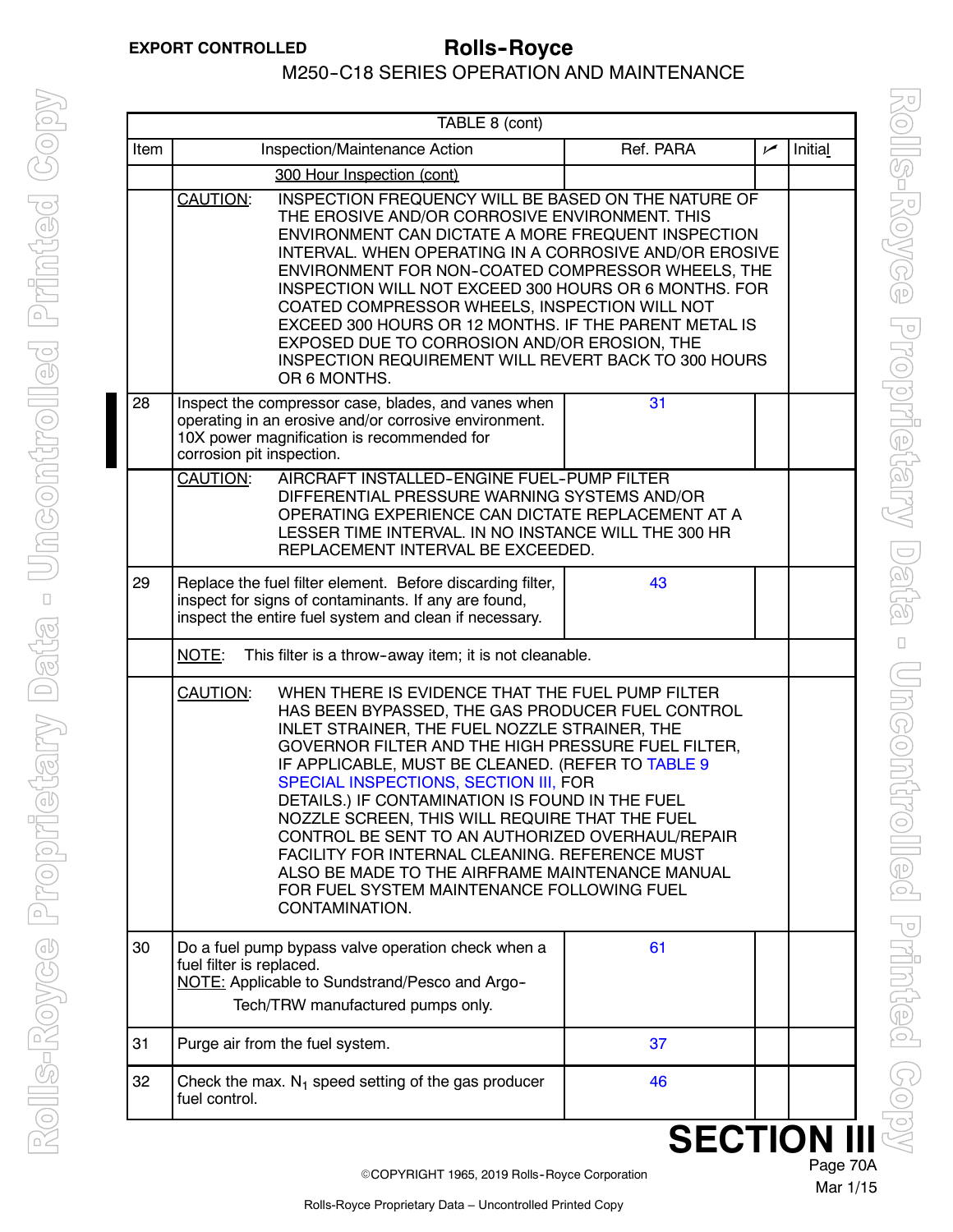# M250-C18 SERIES OPERATION AND MAINTENANCE

| TABLE 8 (cont) |                                                                                                                                                                                                                                                                                                                                      |                           |  |  |  |
|----------------|--------------------------------------------------------------------------------------------------------------------------------------------------------------------------------------------------------------------------------------------------------------------------------------------------------------------------------------|---------------------------|--|--|--|
| Item           | Inspection/Maintenance Action<br>Ref. PARA<br>مما                                                                                                                                                                                                                                                                                    |                           |  |  |  |
|                | 300 Hour Inspection (cont)                                                                                                                                                                                                                                                                                                           |                           |  |  |  |
| 33             | Remove and disassemble fuel nozzle. Clean and<br>examine fuel nozzle filter assembly. Assemble and<br>install fuel nozzle.                                                                                                                                                                                                           | 44                        |  |  |  |
| 34             | Inspect and clean the No. 1 bearing oil pressure<br>reducer.                                                                                                                                                                                                                                                                         | 99                        |  |  |  |
| 35             | N/A<br>Visually inspect external sump. Clean internal<br>carbonaceous deposits from sump or replace if<br>necessary.                                                                                                                                                                                                                 |                           |  |  |  |
| 36             | Inspect scavenge oil strut in the power turbine support.<br>Clean carbonaceous deposits from strut.                                                                                                                                                                                                                                  | 81                        |  |  |  |
| 37             | Inspect No. 6 and 7 bearing pressure oil nozzle. Clean<br>82<br>internal carbonaceous deposits from nozzle.                                                                                                                                                                                                                          |                           |  |  |  |
| 38             | Inspect the thermocouple assembly (TOT/MGT)<br>86                                                                                                                                                                                                                                                                                    |                           |  |  |  |
| 39             | Perform a detailed visual inspection of the outer<br>combustion case. Using a bright light (flashlight or<br>equivalent) and mirror as necessary, inspect all weld<br>areas for cracks.<br>Note: See special inspection Table 9, Item 27.                                                                                            | 23                        |  |  |  |
|                | <b>Other Scheduled Inspections</b>                                                                                                                                                                                                                                                                                                   |                           |  |  |  |
|                | 500 Hour Inspection                                                                                                                                                                                                                                                                                                                  |                           |  |  |  |
|                | Inspect all uncoated and coated P/N 6846278 and<br>6871338 power turbine outer coupling nuts for<br>corrosion.                                                                                                                                                                                                                       | M250-C18<br><b>CSL-88</b> |  |  |  |
|                | Compliance with Rolls-Royce Commercial Engine Bulletin M250-C18<br>NOTE:<br>CEB-193 and/or M250-C18 CEB-207 removes this inspection<br>requirement.                                                                                                                                                                                  |                           |  |  |  |
|                | 600 Hour Inspection                                                                                                                                                                                                                                                                                                                  |                           |  |  |  |
|                | Check the fuel pump driveshaft on the Sundstrand<br>single element pumps for spline wear.                                                                                                                                                                                                                                            | 60A                       |  |  |  |
|                | This inspection is not required for Argo-Tech (TRW) fuel pumps or Sunstrand<br>NOTE:<br>fuel pumps, P/N 23003114 and subsequent                                                                                                                                                                                                      |                           |  |  |  |
|                | Do the scavenge oil filter impending bypass function<br>check per Facet Service Bulletin No. 090589 (Ref.<br>Rolls-Royce CSL 168) for aircraft equipped with this<br>type of external scavenge filter system. Follow the<br>Facet instructions and time intervals, or follow this<br>recommended inspection interval each 600 hours. | N/A                       |  |  |  |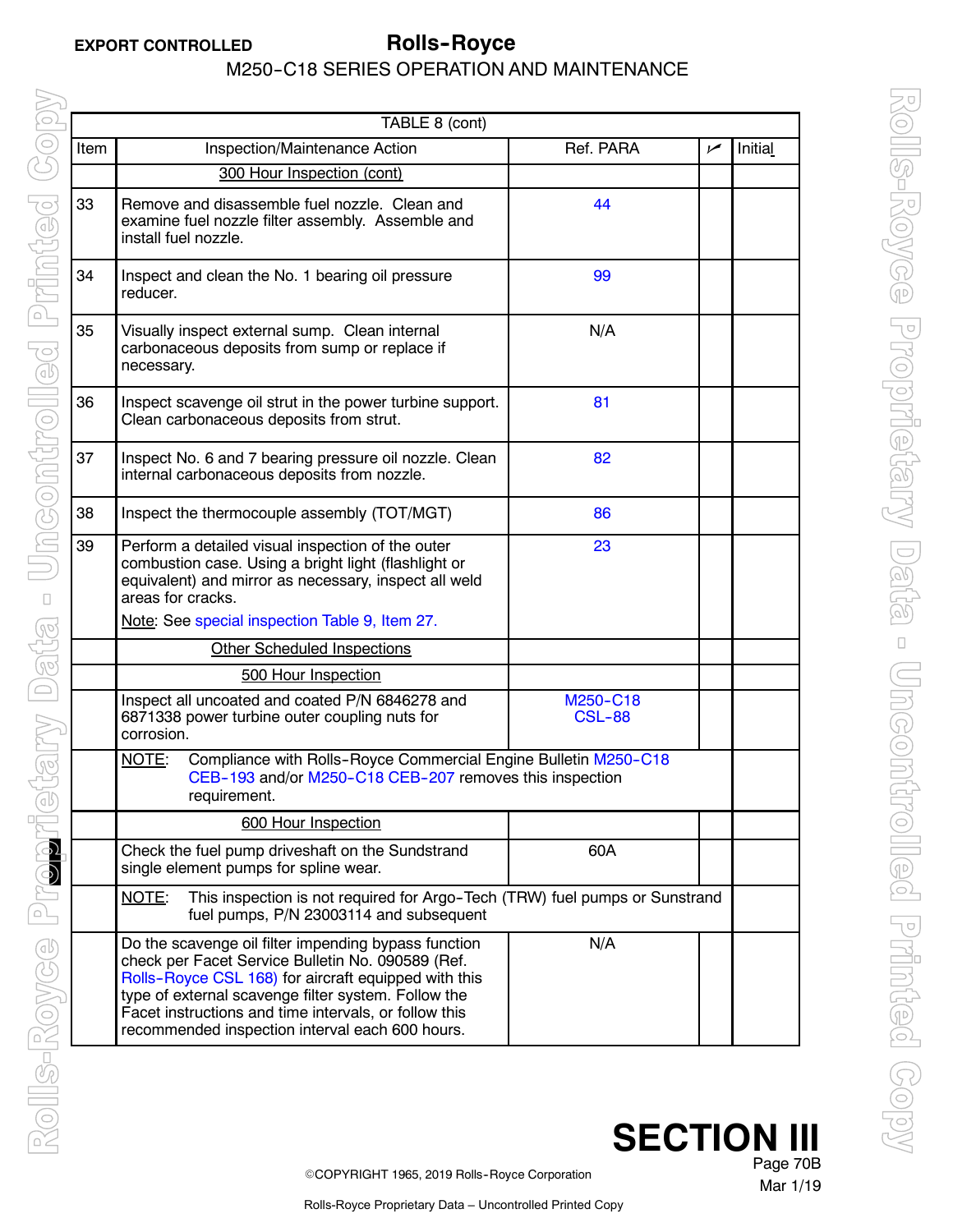#### M250-C18 SERIES OPERATION AND MAINTENANCE

|      | TABLE 8 (cont)                                                                                                                                                                                                                                                                                                                                                               |           |      |         |  |
|------|------------------------------------------------------------------------------------------------------------------------------------------------------------------------------------------------------------------------------------------------------------------------------------------------------------------------------------------------------------------------------|-----------|------|---------|--|
| ltem | Inspection/Maintenance Action                                                                                                                                                                                                                                                                                                                                                | Ref. PARA | ممرا | Initial |  |
|      | 1000 Hour Inspection                                                                                                                                                                                                                                                                                                                                                         |           |      |         |  |
|      | Clean and inspect the fuel control strainer assembly.<br>Replace as necessary.                                                                                                                                                                                                                                                                                               | 48        |      |         |  |
|      | NOTE: The fuel control strainer assembly must be replaced on any fuel control unit<br>that has not had M250-C18 CEB-185 accomplished.                                                                                                                                                                                                                                        |           |      |         |  |
|      | 1500 Hour Inspection                                                                                                                                                                                                                                                                                                                                                         |           |      |         |  |
|      | Inspect the compressor case, blades, and vanes. In-<br>31<br>spection frequency will be as made necessary by oper-<br>ating environment. In erosive or corrosive environ-<br>ment, inspect case at least every 300 hours. In any<br>environment do not exceed 1500 hours without case<br>inspection. 10X power magnification is recommended<br>for corrosion pit inspection. |           |      |         |  |
|      | Replace the fuel control strainer assembly. (All Bendix<br>fuel controls that have complied with Rolls-Royce<br>Commercial Engine Bulletin M250-C18 CEB-185 and<br>Bendix fuel controls P/N 2524463-4 or 2524527-3 and<br>subsequent.)                                                                                                                                       | 47        |      |         |  |